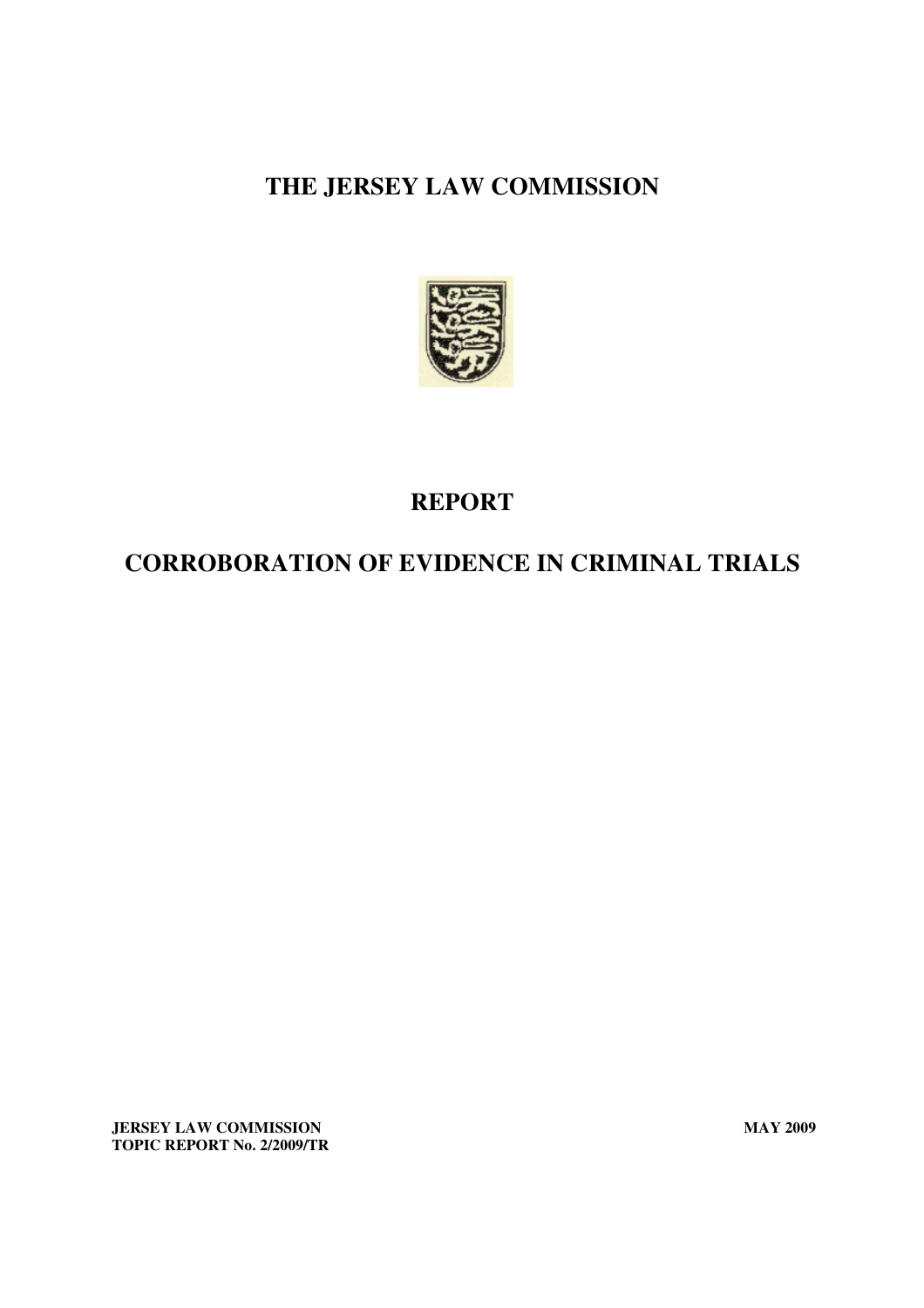

# **REPORT**

# **CORROBORATION OF EVIDENCE IN CRIMINAL TRIALS**

To be laid before the Head of the Legislation Advisory Panel pursuant to the Proposition to establish the Commission approved by the States on 30 July 1996

**JERSEY LAW COMMISSION MAY 2009 TOPIC REPORT No. 2/2009/TR**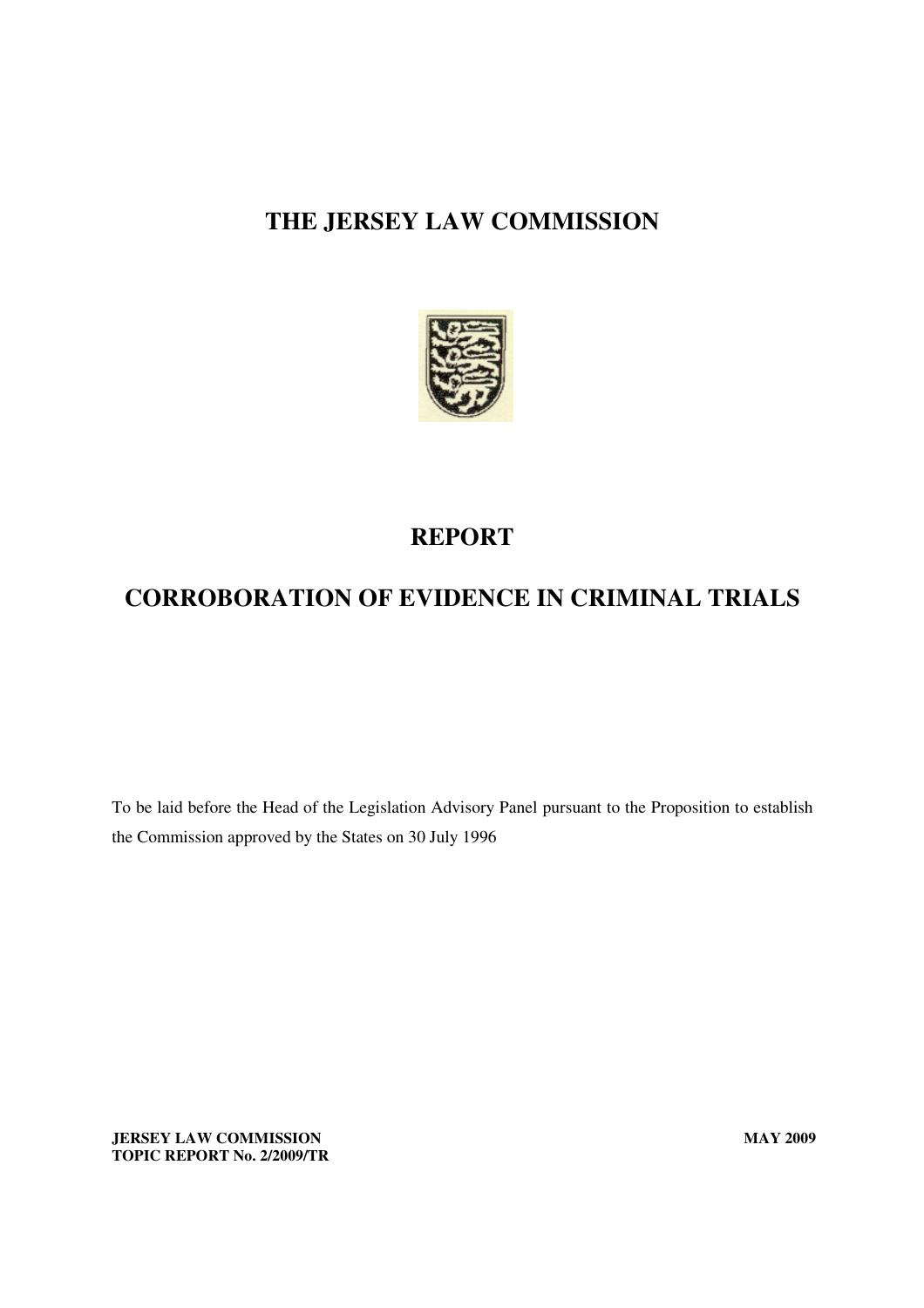The Jersey Law Commission was set up by a Proposition laid before the States of Jersey and approved by the States Assembly on 30 July 1996.

The Commissioners are:-

Mr David Lyons, English Solicitor, *Chairman* Advocate Alan Binnington Mr Clive Chaplin, Solicitor Mr Peter Hargreaves, Chartered Accountant Advocate Kerry Lawrence Advocate John Kelleher

The address of the Jersey Law Commission is PO Box 404, Whiteley Chambers, Don Street, St Helier, Jersey JE4 9WG and its internet pages are within the Jersey government's website www.lawcomm.gov.je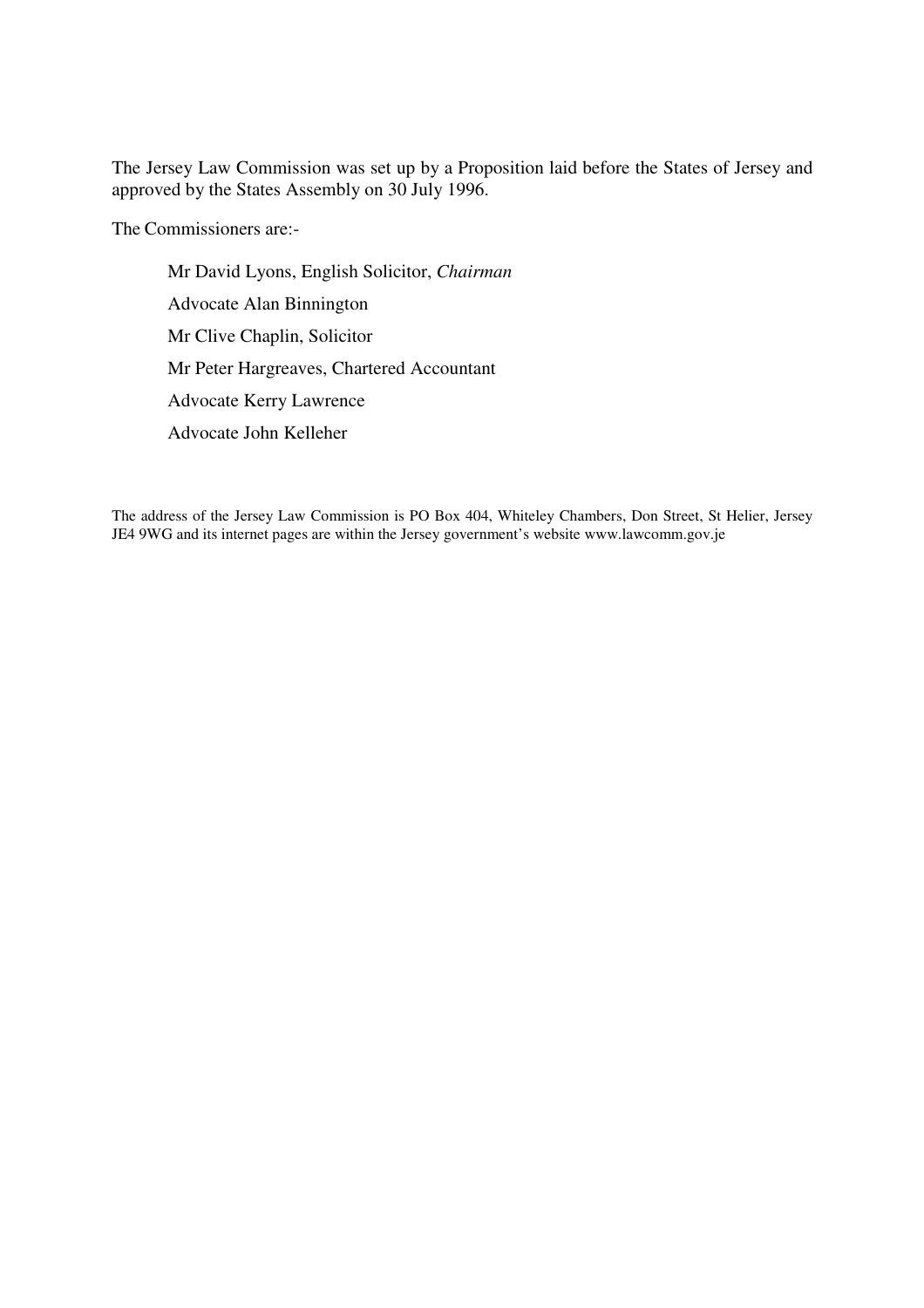### **REPORT**

### **CORROBORATION OF EVIDENCE IN CRIMINAL TRIALS**

### **CONTENTS**

| APPENDIX A        |  |
|-------------------|--|
| <b>APPENDIX B</b> |  |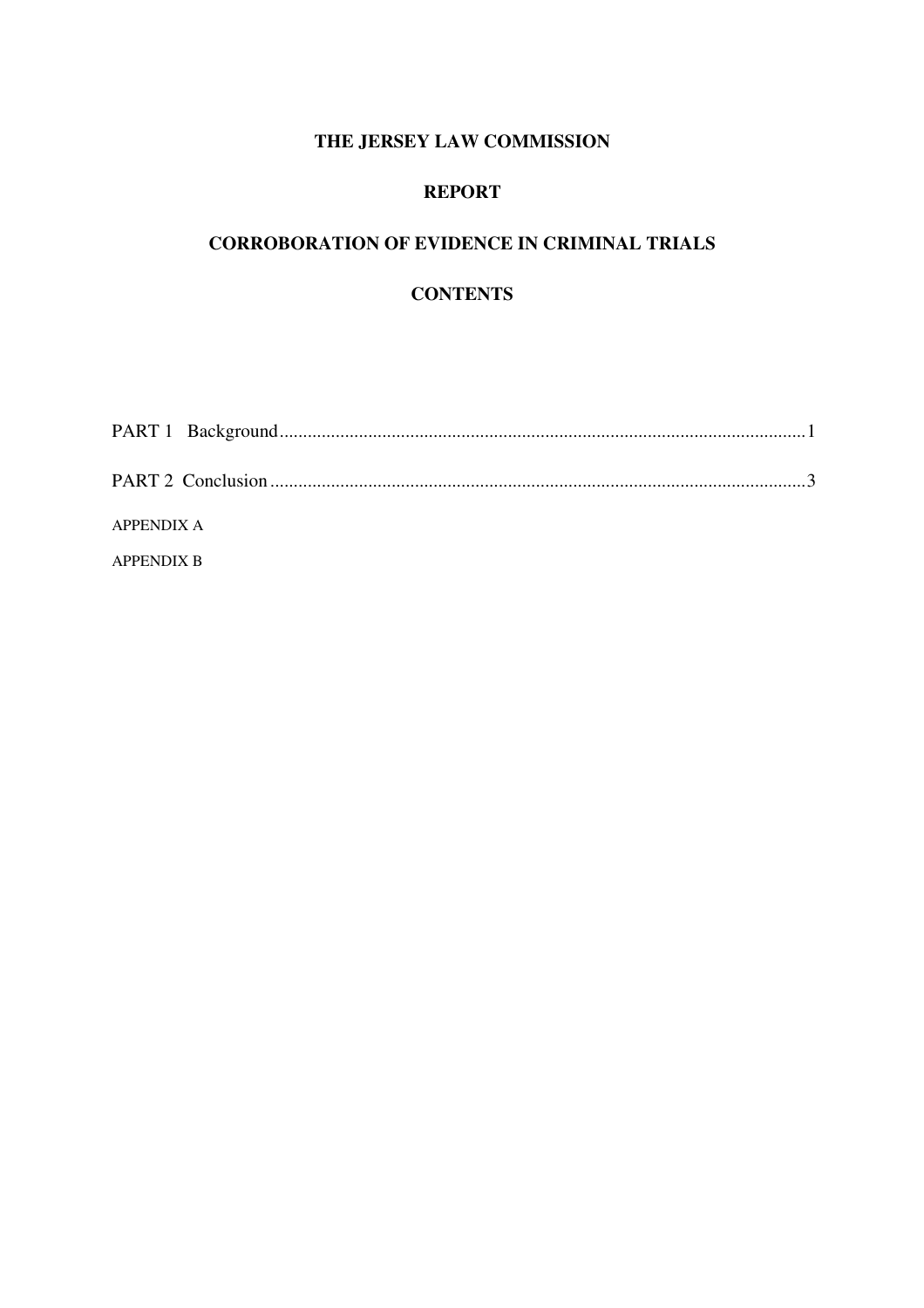### **REPORT**

## **CORROBORATION OF EVIDENCE IN CRIMINAL TRIALS**

*To the Chief Minister of the States of Jersey* 

#### **PART I: Background**

- 1. The Jersey Law Commission was asked by the Chief Minister at the end of 2008 to consider whether or not the current practice of requiring the trial judge to warn the jury, in cases involving sexual offences, of the need to look for corroboration of the evidence of the complainant should be abolished or altered.
- 2. In our Consultation Paper of December 2008 we provisionally concluded that the mandatory requirement for the corroboration warning in relation to offences of a sexual nature and the rules of practice that have been adopted in conjunction with it should be abolished. We considered whether or not to recommend that the judge is instead given discretion to issue a corroboration warning in cases where he feels it is appropriate to do so. However we noted that experience in Australia suggested that if such a recommendation were to be implemented the existing practice in terms of the form of direction to the jury would in all probability be maintained, with the consequent detrimental consequences to which we referred in our consultation paper. We suggested that this could be remedied by appropriate legislation and we expressed the view that the recommendation of the State of Victoria Law Commission, referred to in the consultation paper, had much to commend it. This was to the effect that the trial judge should be prohibited from giving a corroboration warning unless he was satisfied that: (i) there was evidence that the accused had in fact suffered some specific forensic disadvantage due to a substantial delay in reporting; or (ii) there was evidence that the accused had in fact been prejudiced as a result of other circumstances in the particular case.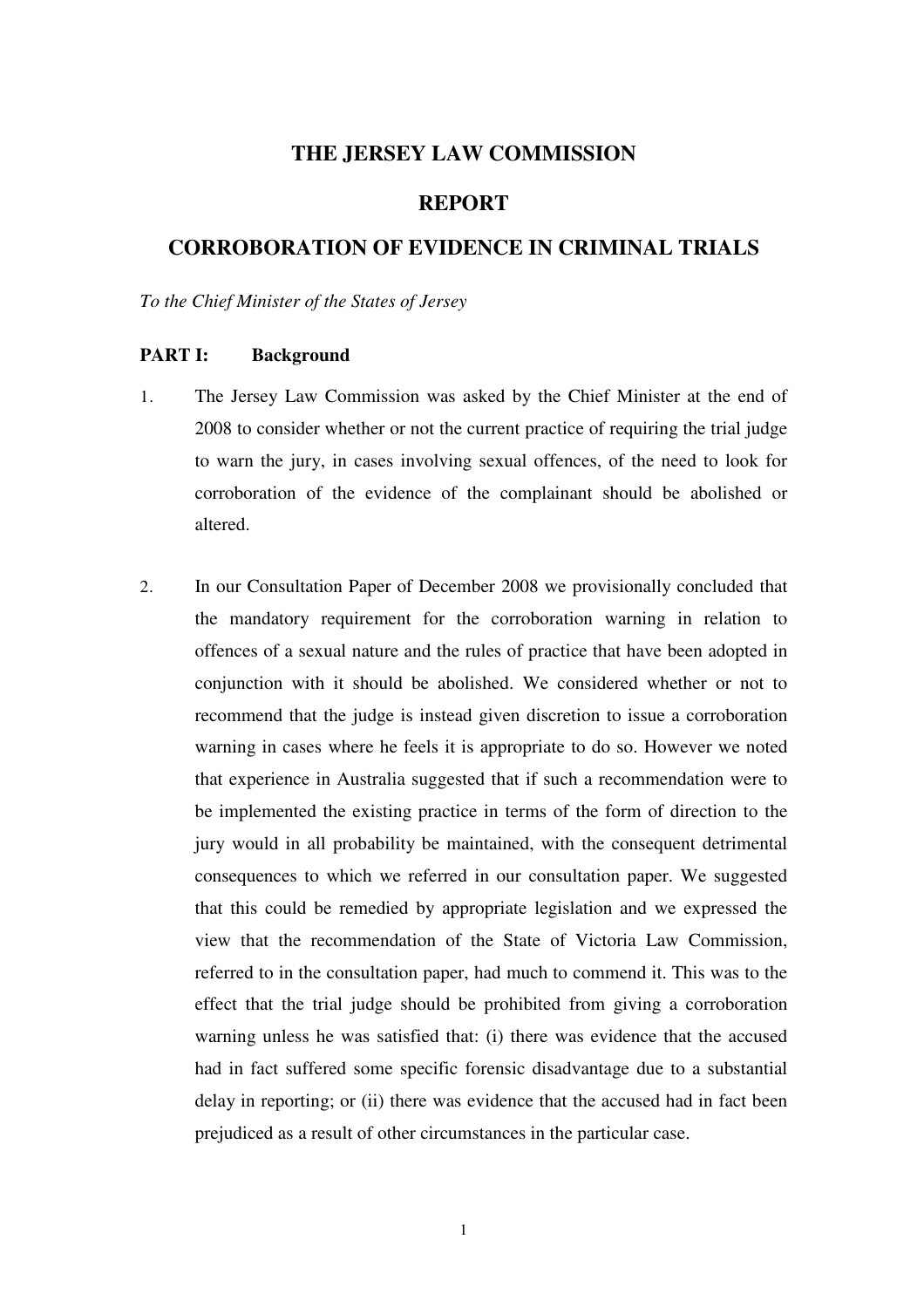- 3. Six responses were received to our consultation paper, the respondents being listed at the end of this report. Somewhat to our surprise, given the political interest expressed at the time that this issue was raised in the States in October 2008, we received only one submission from an elected member of the States.
- 4. The respondents were all broadly supportive of our proposal that the requirement for a corroboration warning be abolished. A number of the respondents disagreed with the suggestion that we follow the State of Victoria Law Commission recommendation, pointing out that the trial judge should be left with some discretion to give a warning in circumstances where he felt that the interests of justice required it. Given the difficulty of trying to envisage all the different circumstances that could arise in criminal cases we have some sympathy with that view. It is supported by the fact that there does not appear to be any dissatisfaction with the present position in England and Wales, where the matter is left to the discretion of the trial judge.
- 5. One of the respondents suggested that abolition of the requirement may lead to cases being prosecuted which might not have been prosecuted were the requirement to be retained and that there could as a result be some resource implications for the police and prosecuting authorities. However it was suggested that the number of cases was likely to be fairly low and whilst we accept that there may be some resource implications, in particular for the States of Jersey Police, we do not feel that they will be significant.
- 6. Although we were only asked to consider the corroboration warning in the context of cases involving sexual offences a number of the respondents suggested that the requirement for a warning should also be abolished in the other cases to which it applies, namely accomplice evidence and the evidence of children. Although it was not part of our remit we see no logical reason to retain it for those cases. In the words of one of the respondents "the view that children are largely incapable of giving reliable evidence is as outdated as the view that women are prone to lie about sexual offences". It seems to us that the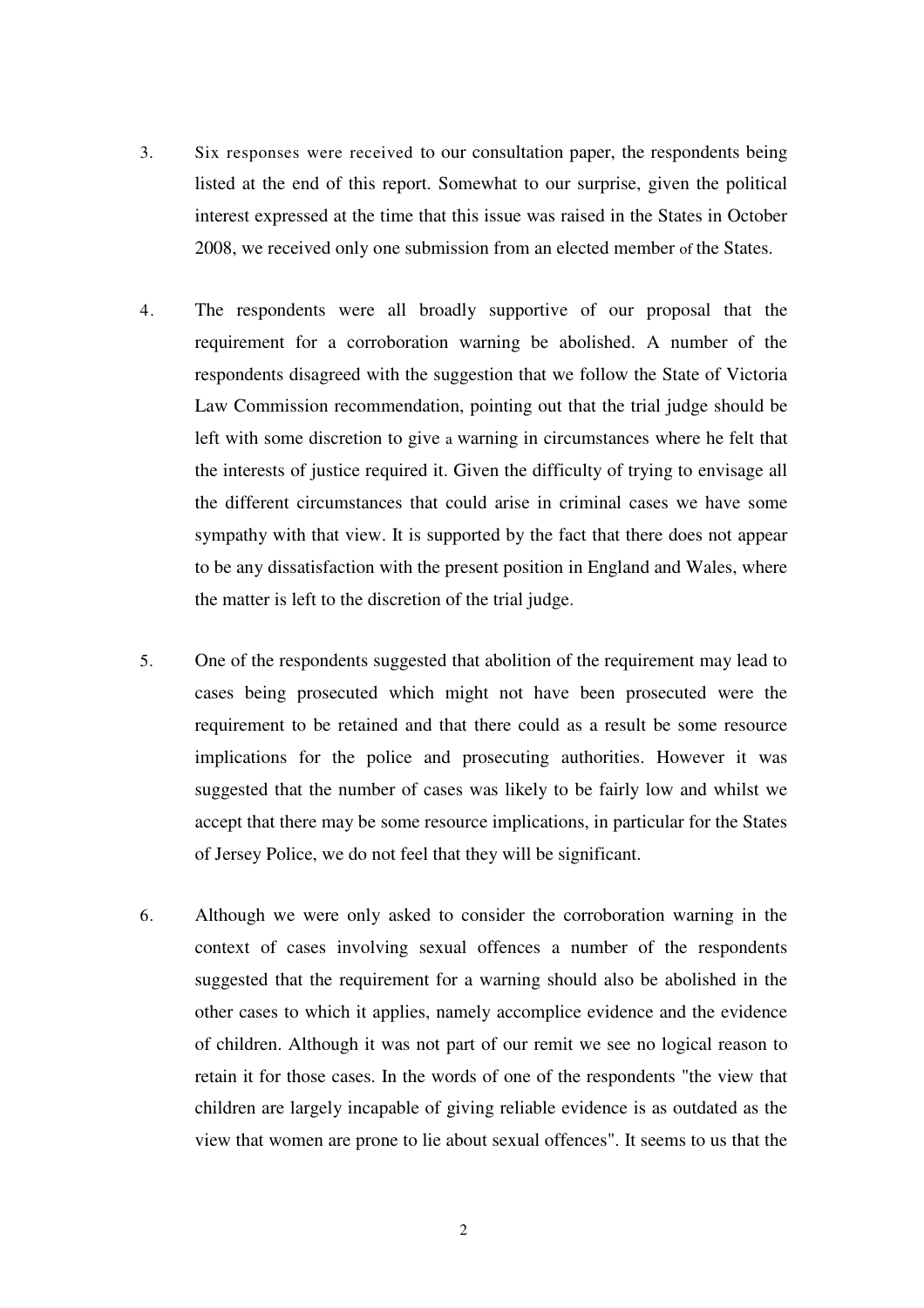reasoning that led to our recommendation applies with equal force to other cases in which a corroboration warning is currently required.

#### **PART II: Conclusion**

- 7. We have noted that the respondents to our Consultation Paper were unanimous in their support of our recommendation that the requirement for a corroboration warning in cases involving sexual offences should be abolished. Although, as we have stated above, it was not part of our remit to look at the impact of the corroboration requirement in other cases, namely cases involving evidence from children and accomplices, we note that there is support for a similar removal of the requirement for a warning in these cases. We can see no good reason not to extend our recommendation to these cases and accordingly we recommend that the present obligation to give a corroboration warning should be abolished in all cases.
- 8. Although we have considered whether to recommend introducing rules as to when a corroboration may be given we are persuaded that this is a matter best left to the trial judge who can take into account all the circumstances of the case.

**DAVID LYONS,** *Chairman* **ALAN BINNINGTON CLIVE CHAPLIN JOHN KELLEHER KERRY LAWRENCE PETER HARGREAVES**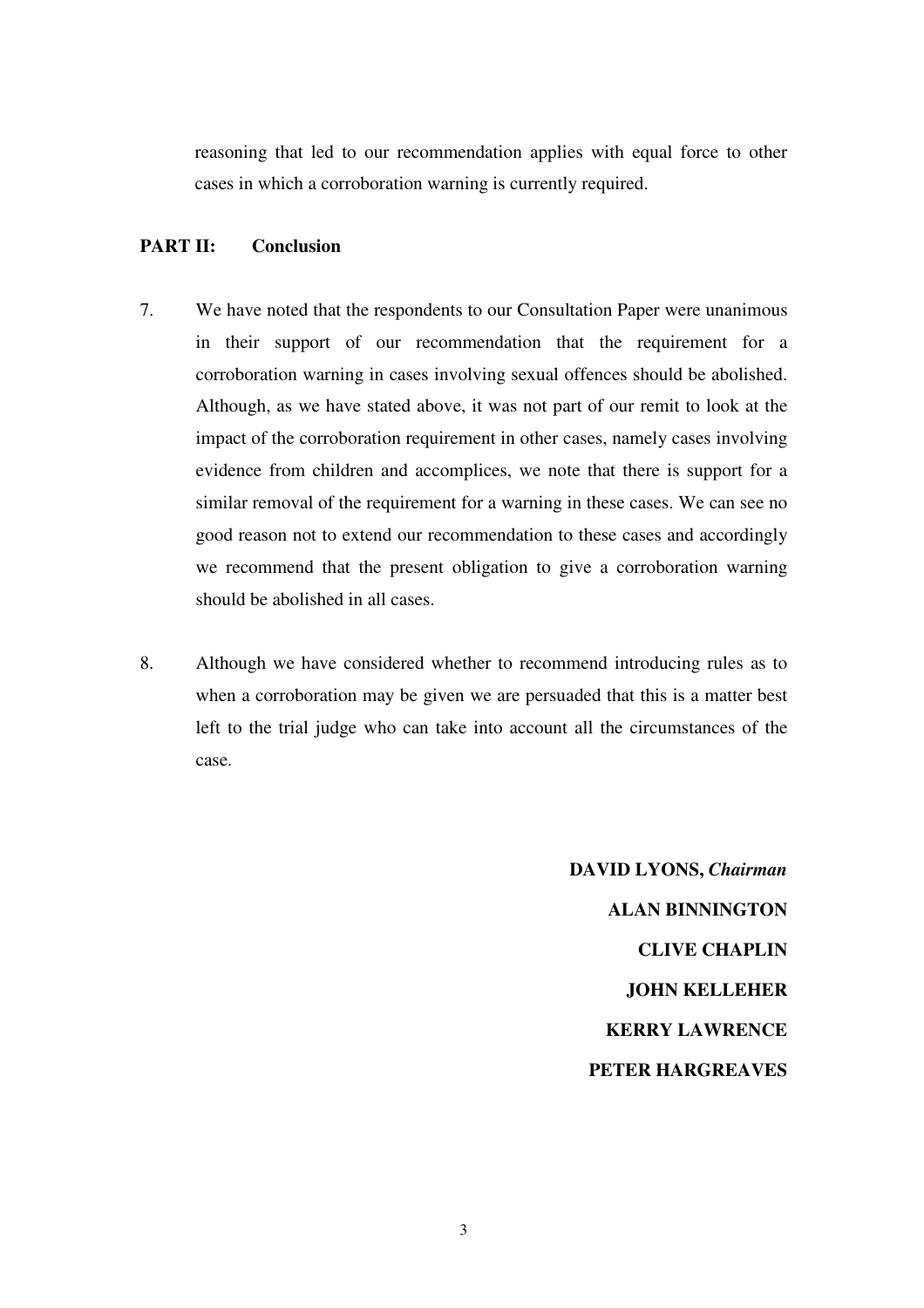### **APPENDIX A**

### **PERSONS WHO COMMENTED ON THE CONSULTATION PAPER**

Sir Philip Bailhache , Bailiff of Jersey Mr. Michael Birt , Deputy Bailiff Mr W. J. Bailhache, Her Majesty's Attorney General David Warcup, Acting Chief Officer, States of Jersey Police Mrs. B. Shaw , Assistant Magistrate Deputy R. Le Herissier